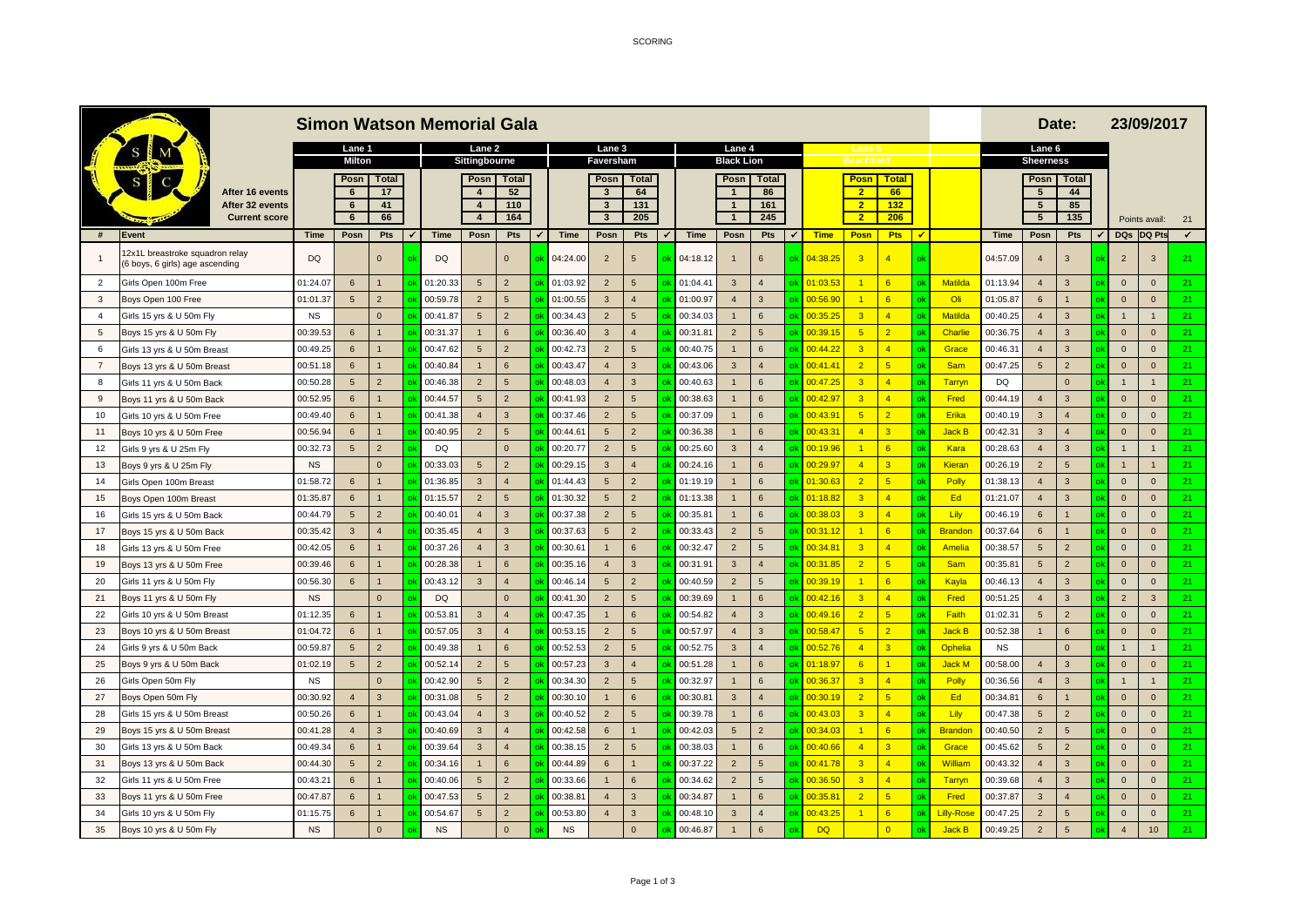## SCORING

| 36 | Girls 9 yrs & U 50m Breast                                        | 01:09.67  | 6               |          | 00:55.81  |                | 3              | 00:51.69 |                  | ok 00:51.19 |                |   | 00:50.31    |    | Kara           | 01:02.68  |   | $\overline{2}$ |                | $\Omega$     |    |
|----|-------------------------------------------------------------------|-----------|-----------------|----------|-----------|----------------|----------------|----------|------------------|-------------|----------------|---|-------------|----|----------------|-----------|---|----------------|----------------|--------------|----|
| 37 | Boys 9 yrs & U 50m Breast                                         | <b>DQ</b> |                 | $\Omega$ | 00:59.68  |                |                | 00:43.96 | 6                | 01:01.12    | $\overline{3}$ |   | 01:21.06    |    | <b>Jack M</b>  | 01:07.44  |   | $\overline{3}$ |                |              | 21 |
| 38 | Girls Open 100m Back                                              | <b>NS</b> |                 | $\Omega$ | 01:29.10  |                | 3              | 01:23.69 |                  | 01:12.09    |                | 6 | 01:21.60    |    | Lily           | <b>NS</b> |   | $\mathbf{0}$   | 2              | $\mathbf{3}$ |    |
| 39 | Boys Open 100m Back                                               | 01:21.05  | 5 <sup>5</sup>  |          | 01:11.95  |                |                | 01:12.53 | $\mathbf{3}$     | 01:04.16    |                |   | 1:12.29     |    | Oli            | 01:21.06  |   |                | $\Omega$       | $\mathbf{0}$ |    |
| 40 | Girls 15 yrs & U 50m Free                                         | 00:41.71  | 6               |          | 00:34.31  |                | 3              | 00:30.04 | 5                | 00:30.12    | $\mathbf{3}$   |   | 00:29.75    | 6  | <b>Matilda</b> | 00:35.75  |   | $\overline{2}$ |                | $\mathbf{0}$ |    |
| 41 | Boys 15 yrs & U 50m Free                                          | 00:32.56  | 6               |          | 00:31.42  |                | 3              | 00:30.76 |                  | 00:29.91    | $\overline{2}$ |   | 00:29.12    | -6 | <b>Isaac</b>   | 00:31.69  |   | $\overline{2}$ | $\overline{0}$ | $\mathbf{0}$ |    |
| 42 | Girls 13 yrs & U 50m Fly                                          | 00:51.75  | 6               |          | 00:47.63  |                | 3              | 00:36.01 | $6 \overline{6}$ | 00:36.02    | $\overline{2}$ |   | 0:38.22     |    | Leoni          | 00:49.13  |   | $\overline{2}$ | $\Omega$       | $\mathbf{0}$ | 21 |
| 43 | Boys 13 yrs & U 50m Fly                                           | 00:40.50  |                 |          | 00:31.97  |                | 6              | 00:36.46 |                  | 00:35.63    | $\overline{2}$ |   | 00:40.25    |    | William        | 00:44.56  |   |                |                | $\mathbf{0}$ |    |
| 44 | Girls 11 yrs & U 50m Breast                                       | 00:56.98  | 6               |          | 00:53.57  | 5              | $\overline{2}$ | 00:46.01 | $6 \overline{6}$ | 00:50.91    |                |   | 00:47.40    | -5 | Kirstie        | 00:47.50  |   |                | $\overline{0}$ | $\mathbf{0}$ |    |
| 45 | Boys 11 yrs & U 50m Breast                                        | 01:07.07  | $5\overline{5}$ |          | <b>DQ</b> |                | $\Omega$       | 00:50.66 |                  | 00:44.79    |                |   | 00:45.75    |    | Fred           | 00:53.38  |   | $\mathbf{3}$   |                |              |    |
| 46 | Girls 10 yrs & U 50m Back                                         | 01:00.13  | 6               |          | 00:50.98  |                |                | 00:44.93 | 6                | 00:50.78    |                |   | 00:52.72    |    | <b>Madison</b> | 00:55.50  |   | $\overline{2}$ | $\overline{0}$ | $\mathbf{0}$ |    |
| 47 | Boys 10 yrs & U 50m Back                                          | 00:49.69  | $\overline{2}$  |          | 00:48.97  |                | 6              | 00:57.55 | $\overline{2}$   | DQ          |                |   | 00:56.62    |    | <b>Jack B</b>  | 00:54.44  | 3 |                |                |              | 21 |
| 48 | Girls 9 yrs & U 50m Free                                          | 01:01.60  | 6               |          | 00:41.17  | $\overline{2}$ | $5^{\circ}$    | 00:44.81 | 3                | 00:43.56    | $\mathbf{3}$   |   | 00:38.31    | 6  | Kara           | 00:49.18  |   | $\overline{2}$ | $\Omega$       | $\mathbf{0}$ |    |
| 49 | Boys 9 yrs & U 50m Free                                           | 00:54.77  |                 |          | 00:55.44  | 5              | $\overline{2}$ | 00:44.53 | 6                | 00:47.56    | $\mathbf{3}$   |   | 00:58.44    |    | Kieran         | 00:45.87  |   | 5              | $\overline{0}$ | $\mathbf{0}$ |    |
| 50 | 12x1L Freestyle squadron relay (6 boys, 6<br>girls) age ascending | 03:59.91  |                 |          | DQ        |                |                | 03:25.87 |                  | ok 03:13.09 |                |   | ok 03:26.63 |    |                | 03:31.69  |   |                |                |              | 21 |

|                           |                |  |                 |  |                     |  |                   |  |                    |          |  |                  |                         |                      |                 | Total           |    |      |
|---------------------------|----------------|--|-----------------|--|---------------------|--|-------------------|--|--------------------|----------|--|------------------|-------------------------|----------------------|-----------------|-----------------|----|------|
| Result                    | Lane 1         |  | Lane 2          |  | Lane 3              |  | Lane 4            |  |                    | Lane 5   |  |                  | Lane 6                  |                      | Total           | 1050            |    |      |
|                           | Milton         |  | Sittingbourne   |  | Faversham           |  | <b>Black Lion</b> |  | <b>Beachfields</b> |          |  | <b>Sheerness</b> |                         |                      |                 | DQ Pts Total    |    |      |
| <b>Total Points</b>       | 66             |  | 164             |  | 205                 |  | 245               |  | 206                |          |  |                  |                         | 135                  |                 |                 | 29 | 1050 |
| <b>Final Position</b>     |                |  |                 |  |                     |  |                   |  | $\overline{2}$     |          |  |                  | 5                       |                      |                 |                 |    |      |
|                           |                |  |                 |  |                     |  |                   |  |                    |          |  |                  |                         | ____________________ |                 | Totals          |    |      |
| Finshes in Place 1        | $\mathbf{0}$   |  |                 |  | 9                   |  | 22                |  |                    | 11       |  |                  |                         |                      |                 | 50              |    |      |
| <b>Finshes in Place 2</b> |                |  |                 |  | 16                  |  | 11                |  |                    | $\Omega$ |  |                  |                         |                      |                 | 50              |    |      |
| <b>Finshes in Place 3</b> |                |  |                 |  | -9                  |  | 11                |  |                    | 16       |  |                  |                         |                      |                 | 49              |    |      |
| <b>Finshes in Place 4</b> | $\mathbf{3}$   |  | 10 <sup>°</sup> |  |                     |  |                   |  |                    |          |  |                  | 18                      |                      |                 | 49              |    |      |
| <b>Finshes in Place 5</b> | 11             |  | 12              |  | 6                   |  |                   |  |                    |          |  |                  | 12                      |                      |                 | 46              |    |      |
| Finshes in Place 6        | 26             |  | $\mathbf{0}$    |  | $\overline{2}$      |  | $\bf{0}$          |  |                    | $\sim$   |  |                  | 'n                      |                      |                 | 36              |    |      |
| Non-Finshes due to DQ     | $\overline{2}$ |  | 5               |  | $\bf{0}$            |  |                   |  |                    |          |  |                  |                         |                      |                 | 10              |    |      |
|                           |                |  | -------         |  | ------<br>--------- |  |                   |  |                    |          |  |                  |                         |                      |                 |                 |    |      |
| <b>Total NS</b>           | 6              |  |                 |  |                     |  | $\mathbf{a}$      |  |                    |          |  |                  | $\overline{\mathbf{2}}$ |                      |                 | 10 <sup>1</sup> |    |      |
| <b>Total SWUM</b>         | 44             |  | 49              |  | 49                  |  | 50                |  |                    | 50       |  |                  | 48                      |                      | (Red if $<$ 15) | 290             |    |      |
|                           |                |  |                 |  |                     |  |                   |  |                    |          |  |                  |                         |                      |                 |                 |    |      |
|                           | 50             |  | 50 <sup>°</sup> |  | 50                  |  | 50                |  |                    | 50       |  |                  | $50^{\circ}$            |                      | Total           | 300             |    |      |
|                           |                |  |                 |  |                     |  |                   |  |                    |          |  |                  |                         |                      | Check           | 50              |    |      |
|                           |                |  |                 |  |                     |  |                   |  |                    |          |  |                  |                         |                      |                 |                 |    |      |
|                           |                |  |                 |  |                     |  |                   |  |                    |          |  |                  |                         |                      |                 |                 |    |      |